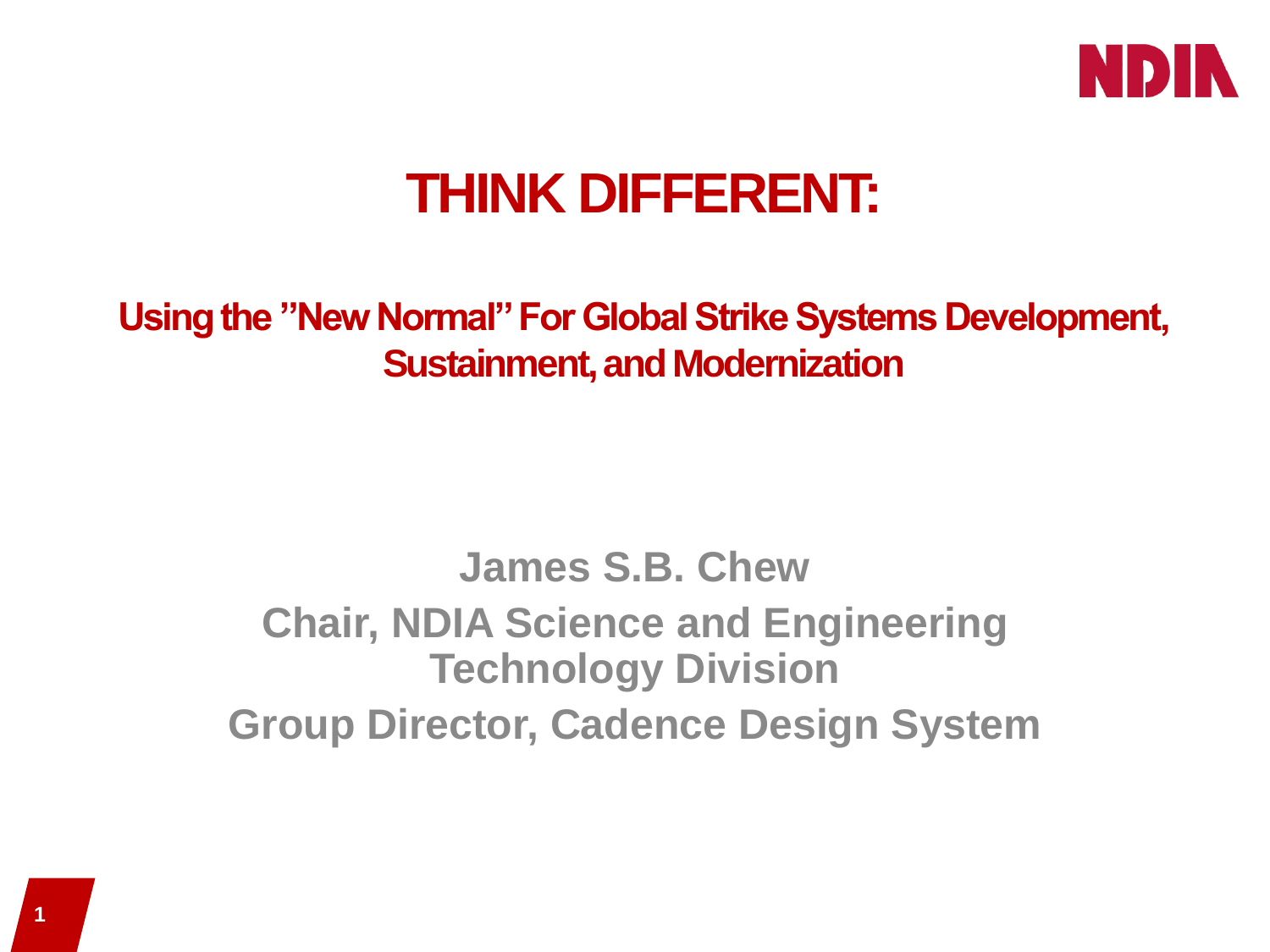### **Examples of Market Disruption**



### *What Do All These Have In Common?*

**NDIN**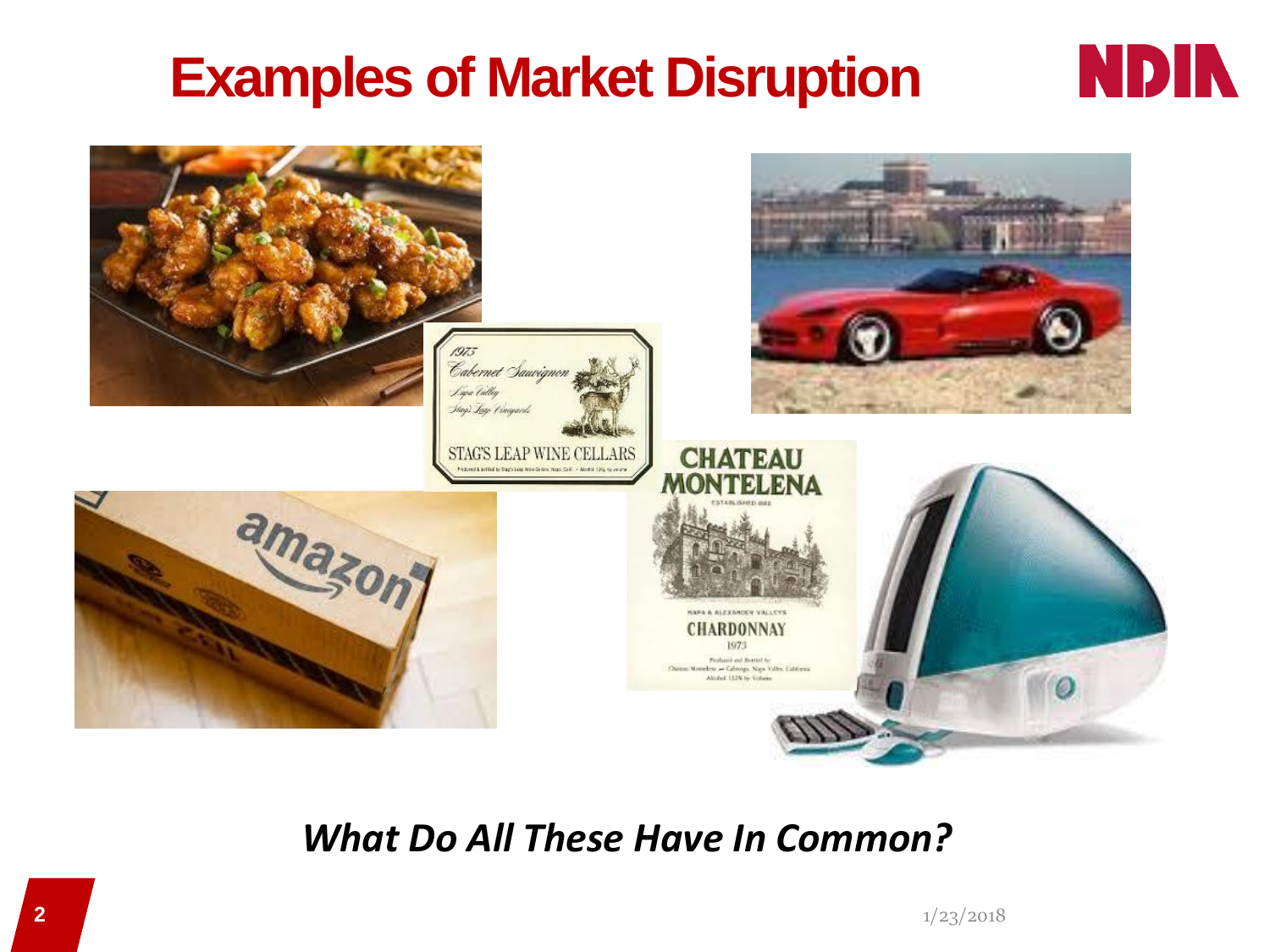## **The Myth Of The Valley Of Death**



### *It's Market Driven*

**ND**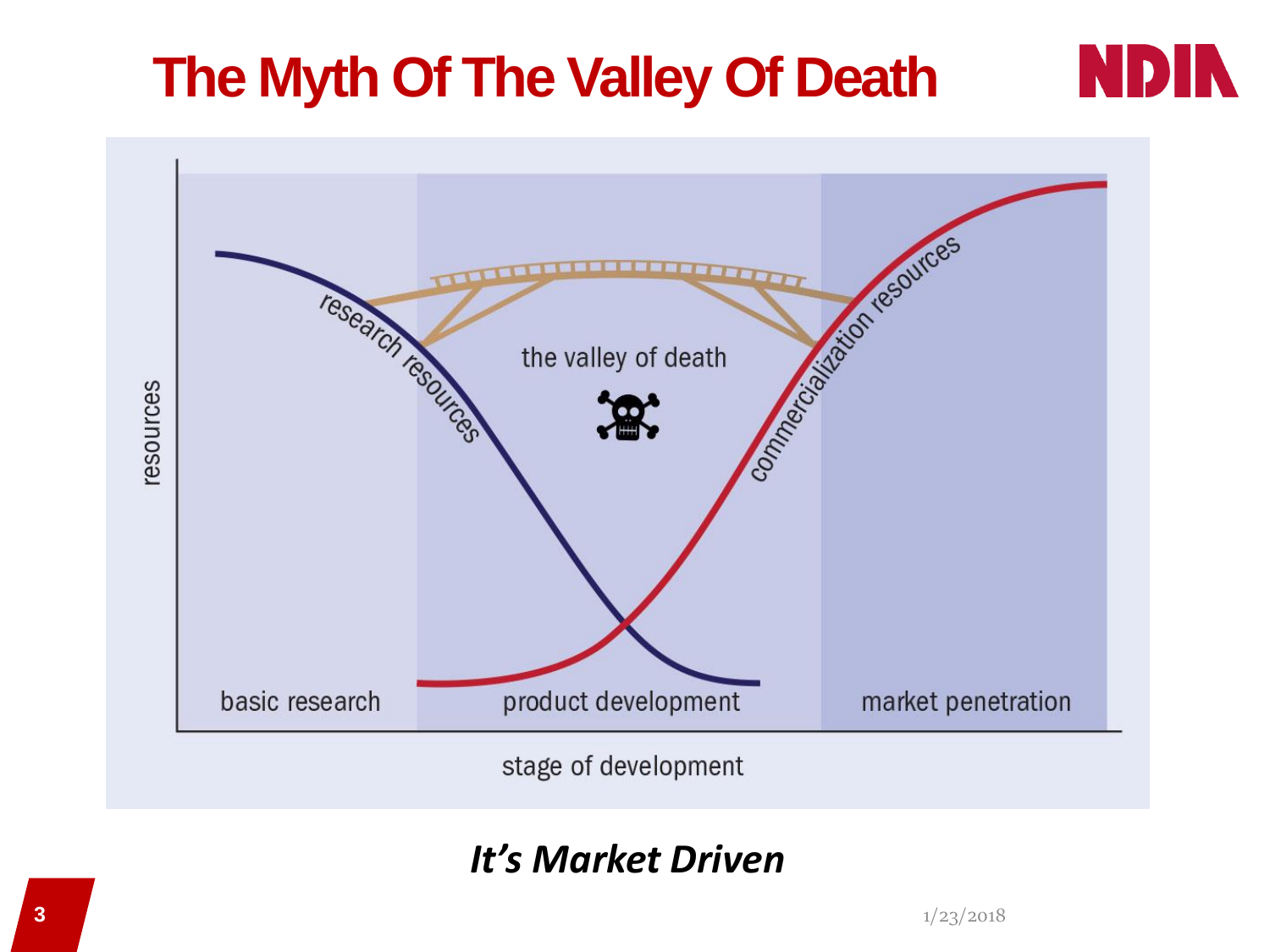## **Commercial Technology Leverage**



#### Projected Double Digit CAGRs over Next Five Years

6 © 2017 Cadence Design Systems, Inc. All rights reserved.

cādence

**NDIN**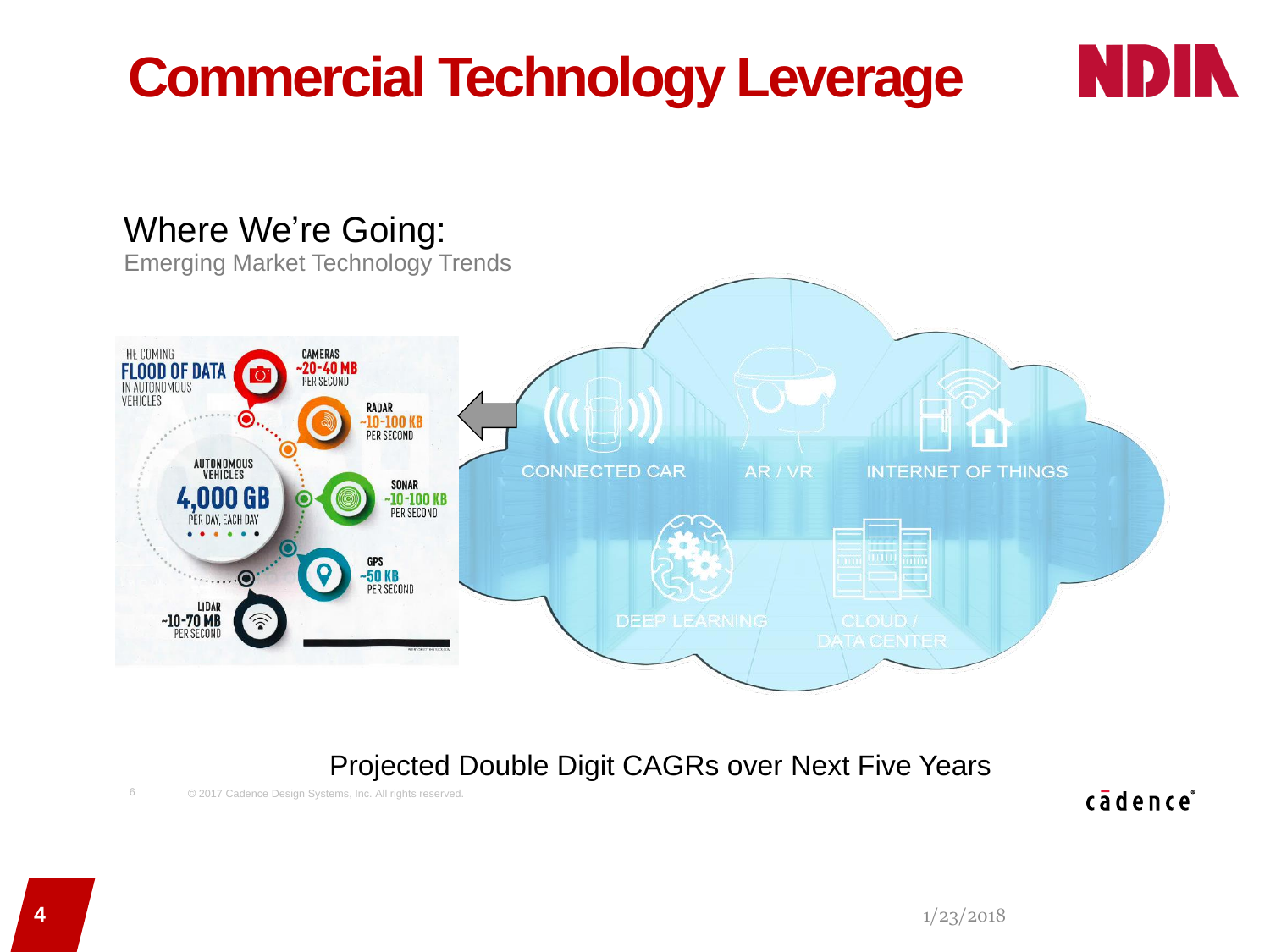### **DoD Human Factors S&T Focus: Dr. Kevin Giess**



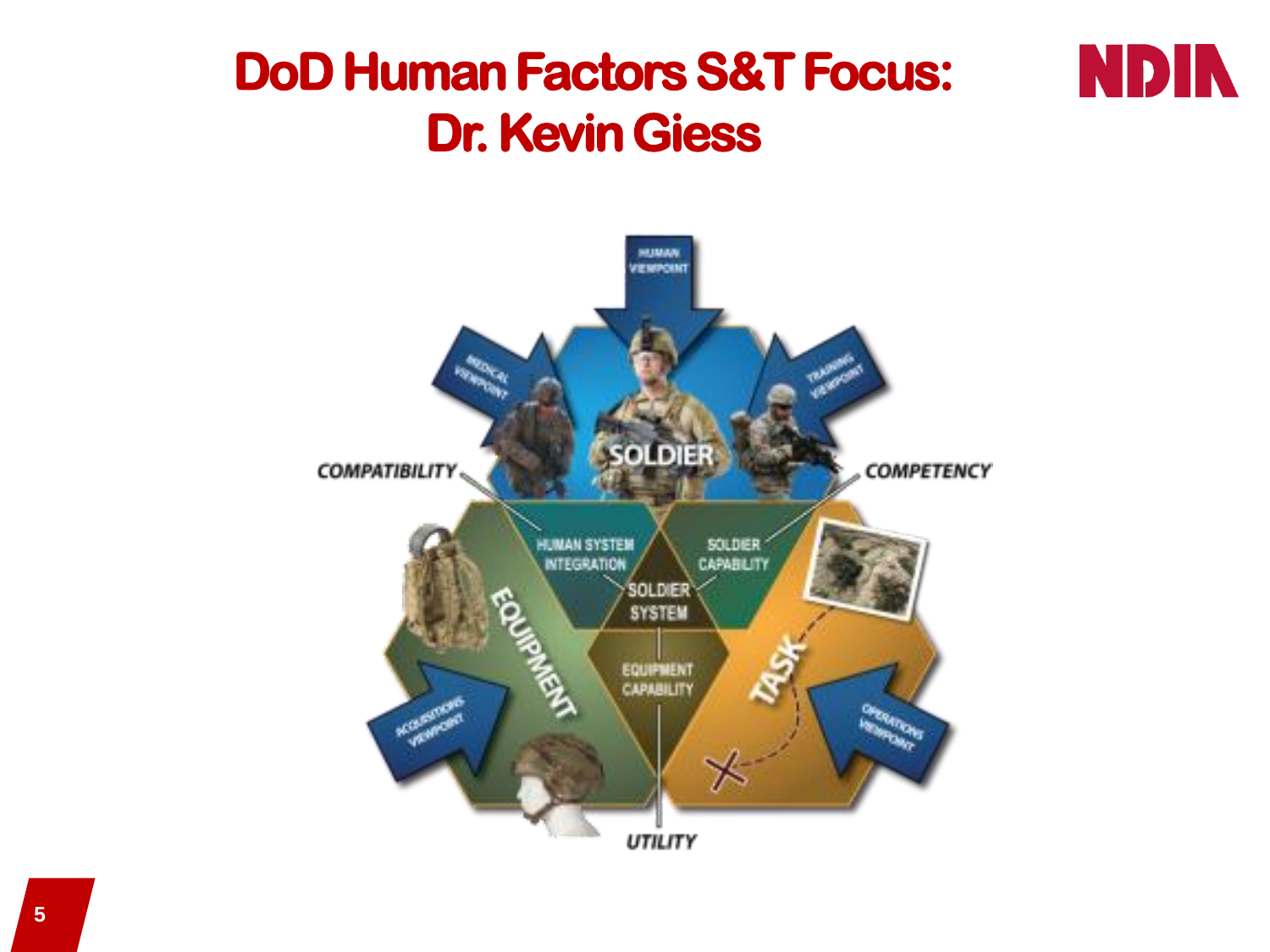## **Defense Microelectronics Activity (DMEA) Mr. Brandon Smith**





### **Bridging Technology Valley of Death**



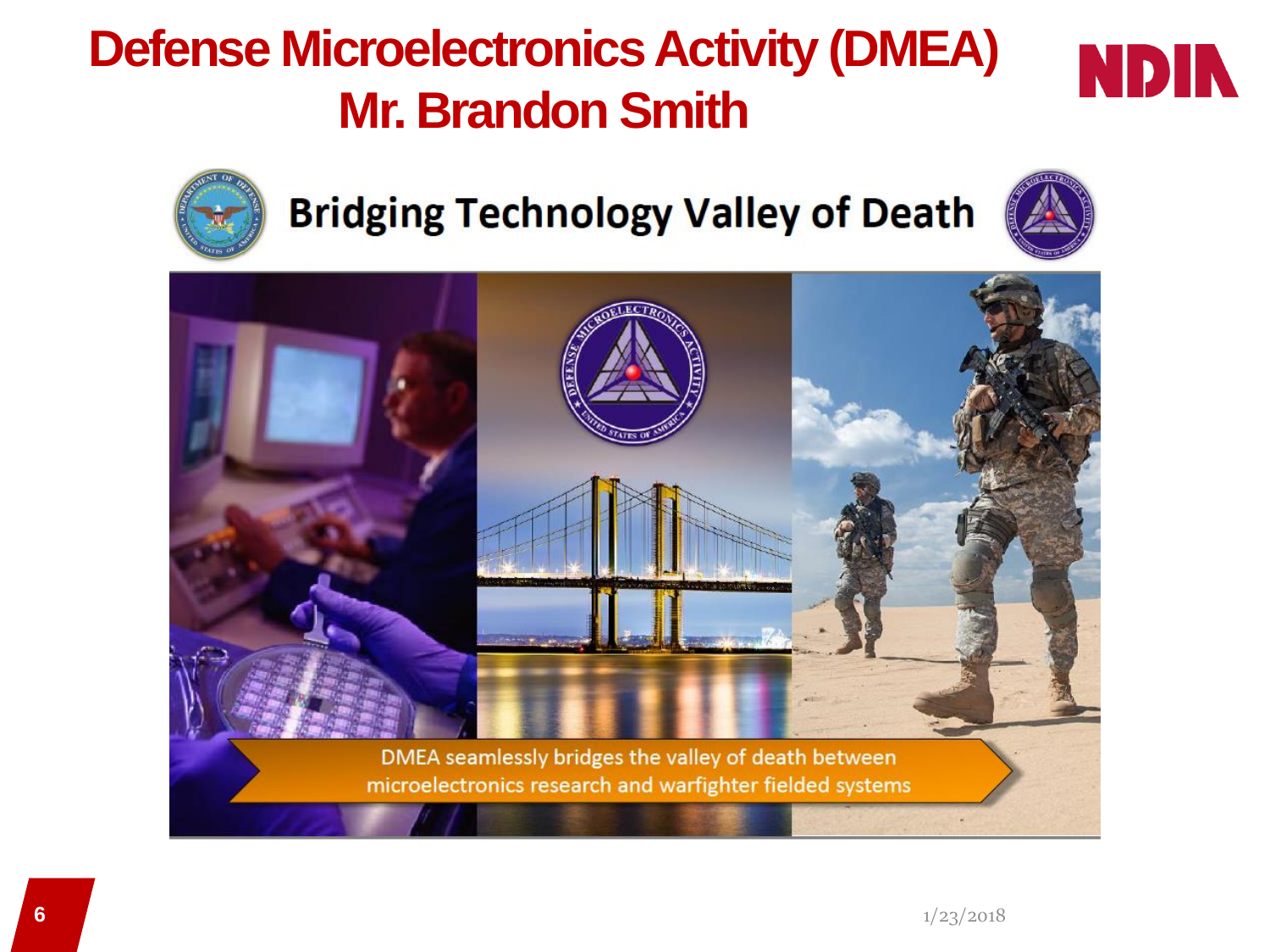### **Air Force Institute of Technology 3D Printing Dean Adedeji Badiru**





įσ

 $B_{644.1}$